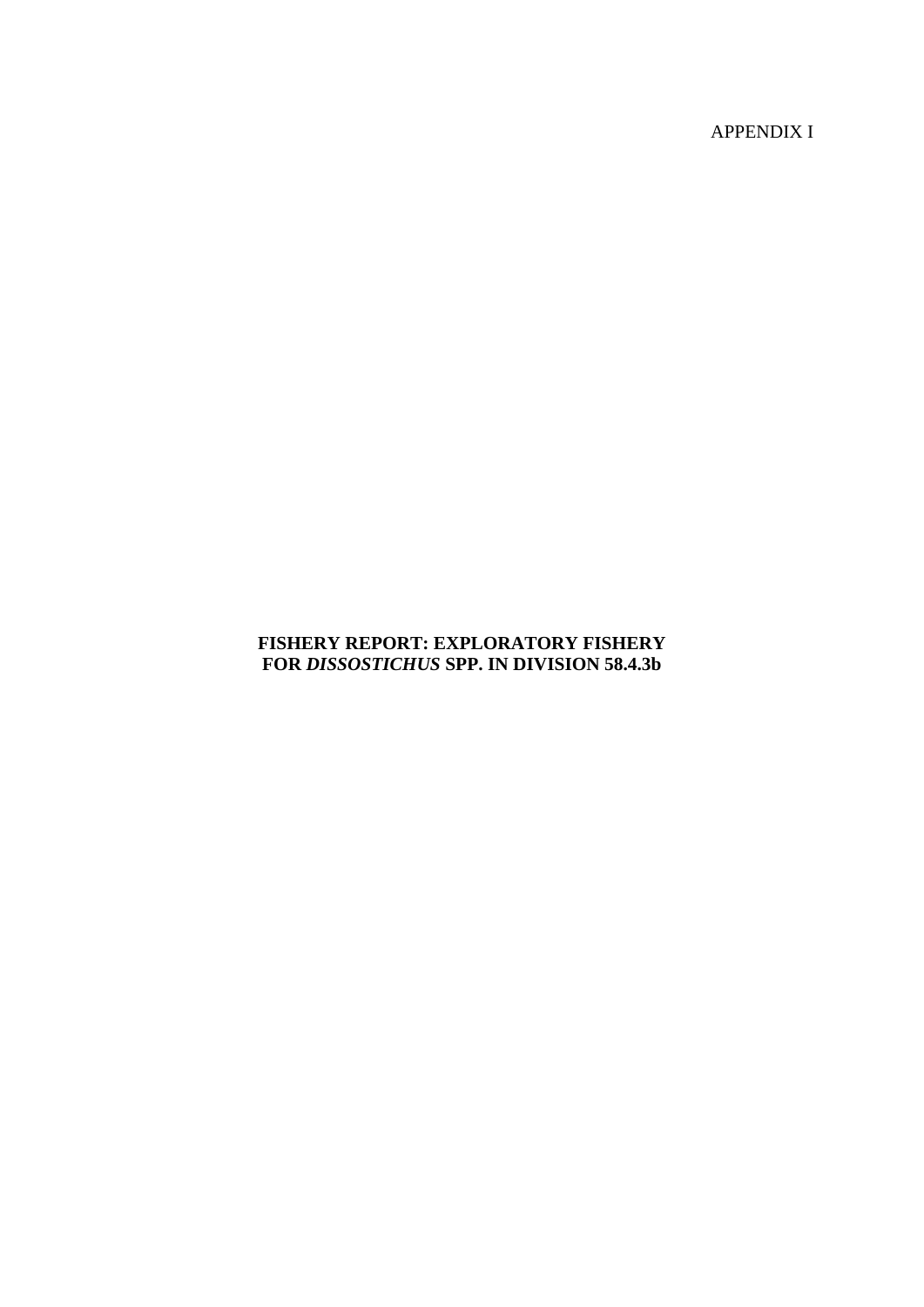# **CONTENTS**

| ٦ |
|---|
|---|

|                                                   | 1              |
|---------------------------------------------------|----------------|
|                                                   | $\overline{2}$ |
|                                                   | $\overline{2}$ |
|                                                   | $\overline{2}$ |
|                                                   |                |
|                                                   | 3              |
|                                                   |                |
|                                                   | 3              |
|                                                   | 3              |
|                                                   | 5              |
|                                                   |                |
|                                                   | 5              |
|                                                   |                |
|                                                   | 12             |
|                                                   | 12             |
| 5.2 Assessment of impacts on affected populations | 13             |
|                                                   | 14             |
|                                                   | 14             |
|                                                   |                |
|                                                   | 15             |
|                                                   | 15             |
|                                                   |                |
|                                                   | 15             |
|                                                   | 15             |
|                                                   |                |
|                                                   | 15             |
|                                                   | 15             |
|                                                   |                |
|                                                   | 16             |
|                                                   | 17             |
|                                                   |                |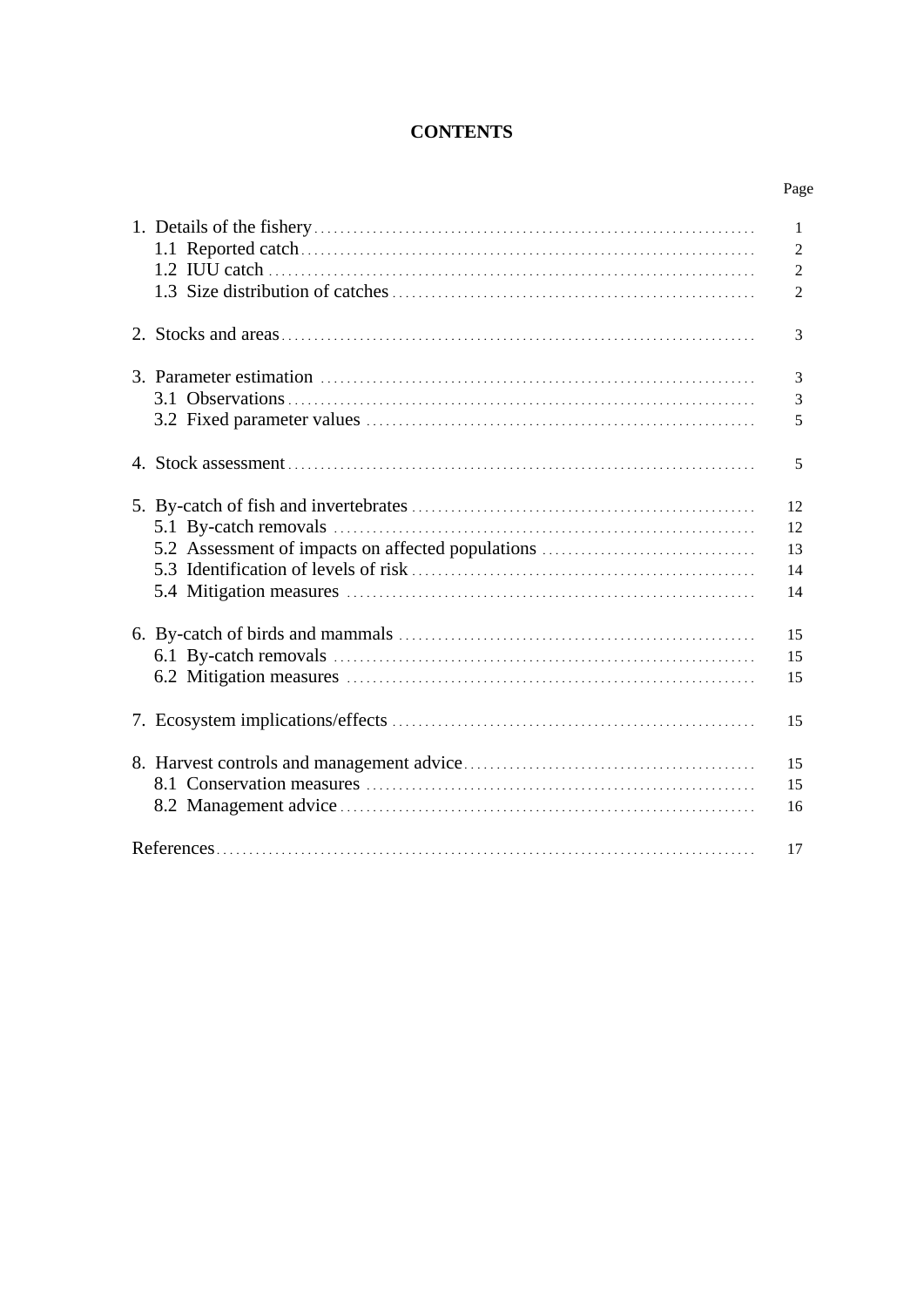### **FISHERY REPORT: EXPLORATORY FISHERY FOR**  *DISSOSTICHUS* **SPP. IN DIVISION 58.4.3b**

#### <span id="page-2-0"></span>**1. Details of the fishery**

The longline fishery for *Dissostichus* spp. in Division 58.4.3 began as a new fishery in 1996/97 (Conservation Measure 113/XV). Following the Commission's decision that high levels of IUU fishing for *Dissostichus* spp. in the Convention Area had rendered it unrealistic to consider this fishery as 'new' (CCAMLR-XVIII, paragraph 10.14), and renewed interest in this fishery, the fishery was reclassified as exploratory in 2000. That year, the Commission agreed on four exploratory fisheries for *Dissostichus* spp. in this region in 2000/01: exploratory trawl fisheries on BANZARE Bank (Conservation Measure 203/XIX) and Elan Bank (Conservation Measure 205/XIX); and exploratory longline fisheries outside areas of national jurisdiction on BANZARE Bank (Conservation Measure 204/XIX) and Elan Bank (Conservation Measure 206/XIX).

2. In 2001, the boundaries of Division 58.4.3 were rearranged on the basis of ecological considerations, and two new divisions were formed: Division 58.4.3a (Elan Bank) and Division 58.4.3b (BANZARE Bank) (see Figure 1). The Commission agreed to exploratory fisheries for *Dissostichus* spp. in each of these new divisions, outside areas of national jurisdiction. In 2007, the division was subdivided into SSRUs A (north of  $60^{\circ}$ S) and B (south of 60°S). In 2008, SSRU A was further subdivided into SSRUs A, C, D and E.

3. In 2008/09, the exploratory fishery for *Dissostichus* spp. in Division 58.4.3b was limited to Japanese, Spanish and Uruguayan vessels using longlines only, and no more than one vessel per country was permitted to fish at any one time (Conservation Measure 41-07). The precautionary catch limit for *Dissostichus* spp. in the fishery was 120 tonnes, with a limit of 30 tonnes in each of SSRUs A, C, D and E. SSRU B was closed to fishing. The catch limits for by-catch species were defined in Conservation Measure 33-03. The fishing season was from 1 May to 31 August 2009. Fishing was permitted outside the prescribed season provided that each vessel demonstrated its capacity to comply with the requirements for longline weighting outlined in Conservation Measure 24-02.



Figure 1: General map of Division 58.4.3b (BANZARE Bank). This division consists of SSRUs A to E.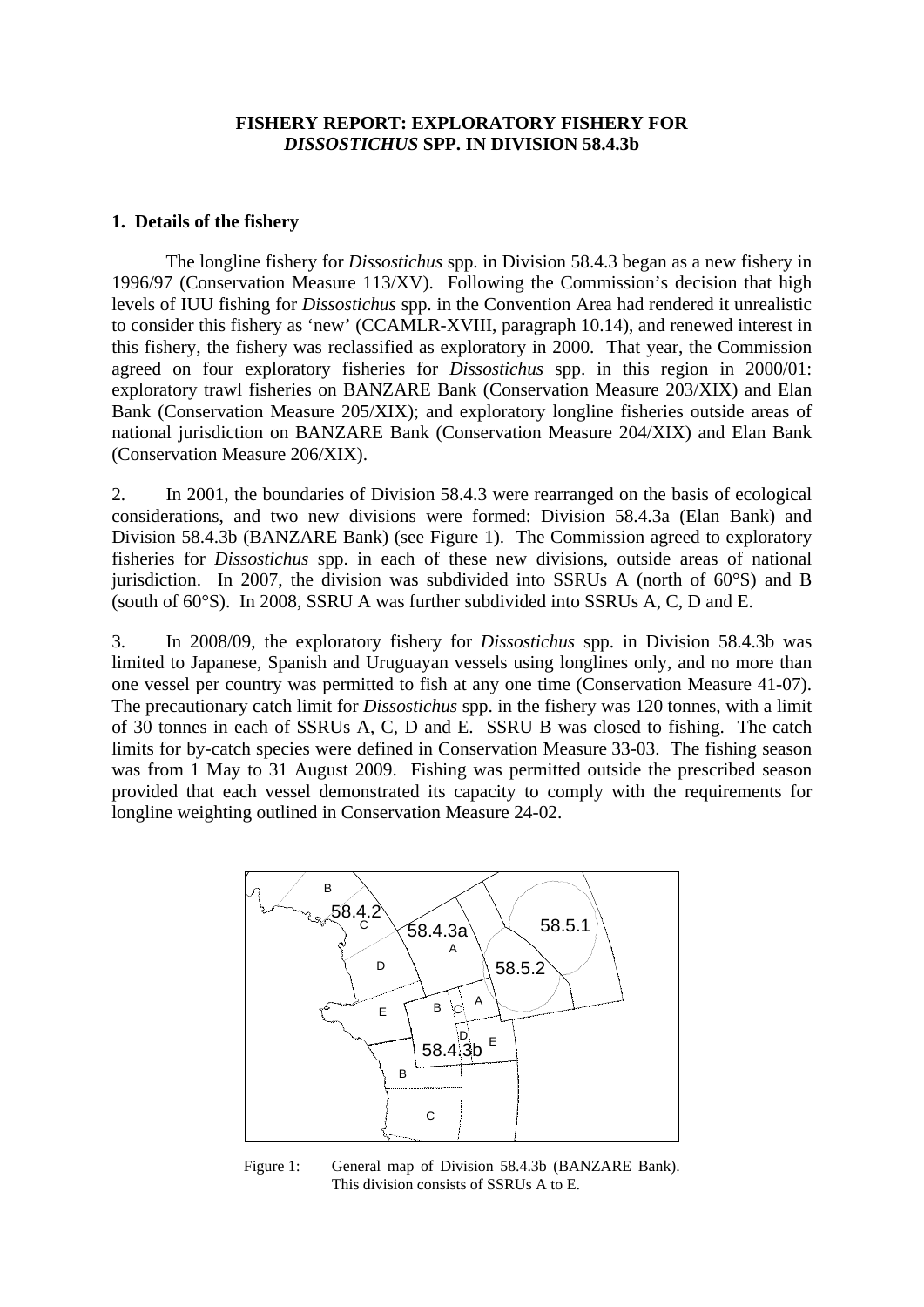### **1.1 Reported catch**

<span id="page-3-0"></span>4. Licensed longline vessels have fished the exploratory fishery for *Dissostichus* spp. in Division 58.4.3b since 2003/04, and the target species is *D. mawsoni* although some catches of *D. eleginoides* have also been reported since 2005/06 (Table 1). In 2008/09, two vessels fished and reported a total catch of 104 tonnes of *Dissostichus* spp. SSRU D was closed on 27 January 2009 (catch limit for *Dissostichus* spp.: 30 tonnes; final reported catch: 31 tonnes). SSRU A was closed on 2 February 2009 (catch limit for *Dissostichus* spp.: 30 tonnes; final reported catch: 28 tonnes). SSRU E was closed on 7 February 2009 (catch limit for *Dissostichus* spp.: 30 tonnes; final reported catch: 45 tonnes). The fishery was closed on 9 February 2009 (catch limit for *Dissostichus* spp.: 120 tonnes; final reported catch: 104 tonnes).

Table 1: Catch history for *Dissostichus* spp. in Division 58.4.3b (source: STATLANT data for past seasons, and catch and effort reports for current season, WG-FSA-09/5 Rev. 1 and past reports for IUU catch).

| Season  |       | Estimated           | Total             |                           |                         |       |      |          |
|---------|-------|---------------------|-------------------|---------------------------|-------------------------|-------|------|----------|
|         |       | Effort              | Dissostichus spp. |                           |                         |       |      | removals |
|         |       | (number of vessels) | Catch limit       |                           | Reported catch (tonnes) |       |      | (tonnes) |
|         | Limit | Reported            | (tonnes)          | D. eleginoides D. mawsoni |                         | Total |      |          |
| 2003/04 | 6     |                     | 300               |                           | 6                       |       | 246  | 253      |
| 2004/05 |       | 4                   | 300               | $<$ 1                     | 297                     | 297   | 1015 | 1 3 1 2  |
| 2005/06 |       | 4                   | 300               | 44                        | 317                     | 361   | 1903 | 2 2 6 4  |
| 2006/07 | 6     | 4                   | 300               | 74                        | 176                     | 251   | 2293 | 2 5 4 4  |
| 2007/08 | 6     | $\overline{4}$      | $200*$            | 42                        | 101                     | 142   | 247  | 389      |
| 2008/09 | 6     |                     | 120               | 15                        | 89                      | 104   | 610  | 714      |

**\*** Includes 50 tonnes for research fishing.

### **1.2 IUU catch**

5. Information on IUU activities indicated high levels of IUU fishing, and the estimated annual catch of *Dissostichus* spp. has ranged from 253 tonnes in 2003/04 to 2 544 tonnes in 2006/07 (8.5 times the catch limit). The IUU catch in 2008/09 was estimated at 610 tonnes of *Dissostichus* spp. (Table 1). The total removals of *Dissostichus* spp. in 2008/09 were estimated at 714 tonnes.

### **1.3 Size distribution of catches**

6. Most *D. mawsoni* caught in the fishery ranged from 110 to 170 cm in length, with a broad mode at approximately 130–160 cm (Figure 2). *Dissostichus eleginoides* ranged from 50 to 180 cm in length, with a broad mode at approximately 80–130 cm (Figure 2), although it is likely some *D. eleginoides* were misidentified as *D. mawsoni* prior to 2006/07.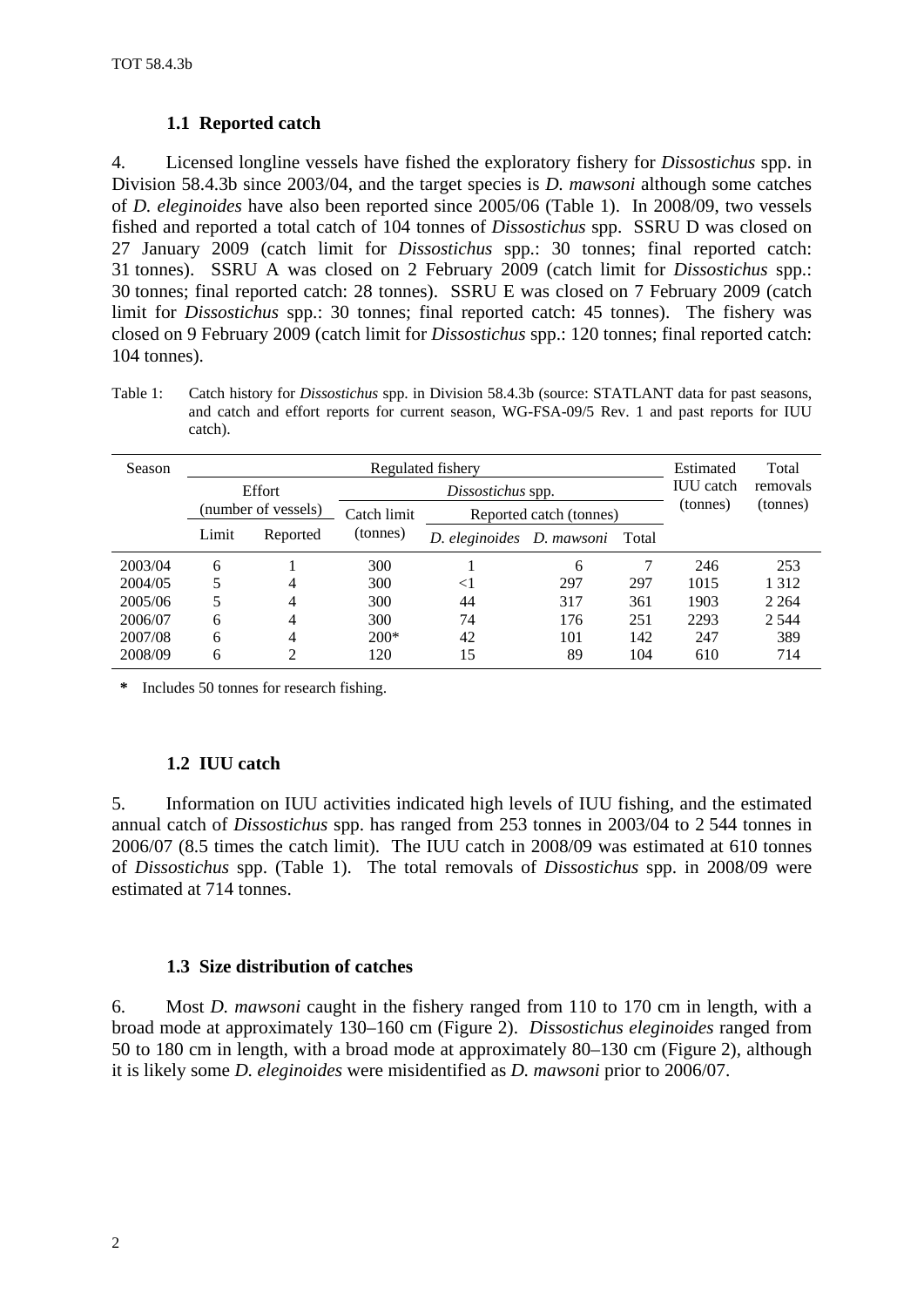<span id="page-4-0"></span>

Weighted Frequency (proportion of the catch)

Figure 2: Catch-weighted length frequencies for *Dissostichus eleginoides* and *Dissostichus mawsoni* in Division 58.4.3b (source: observer, fine-scale and STATLANT data, and the length– weight relationships were taken from observations on *D. eleginoides* in Division 58.5.2 and *D. mawsoni* in Subarea 88.1).

#### **2. Stocks and areas**

7. The most likely areas where *D. mawsoni* spawn are the Pacific Antarctic Ridge north of the Ross Sea and the Amundsen Ridge in the Amundsen Sea. In East Antarctica the most likely area of spawning is BANZARE Bank and nearly all *D. mawsoni* caught in the fishery in Division 58.4.3b are mature. Spawning occurs in winter and may extend into autumn or spring (WG-FSA-08/14).

8. The Working Group noted a single tag-recovery in Division 58.4.3b of a fish released in Division 58.4.1 confirms some level of linkage between these stocks..

### **3. Parameter estimation**

### **3.1 Observations**

9. A demersal trawl survey has been undertaken in this area in 1999, which caught only two fish of *Dissostichus* spp. in 40 shots taken across the area (SC-CAMLR-XVIII, Annex 5, paragraph 3.79; WG-FSA-99/69).

10. Vessels operating in this fishery are required to conduct fishery-based research in accordance with Conservation Measure 41-01. This includes the collection of detailed catch, effort and biological data (Annex 41-01/A), the setting of research lines (Annex 41-01/B) and participation in the tagging program (Annex 41-01/C).

11. Vessels, on first entry into an SSRU, are required to make 10 research longline hauls. The requirement for a further 10 research hauls during the course of fishing was removed in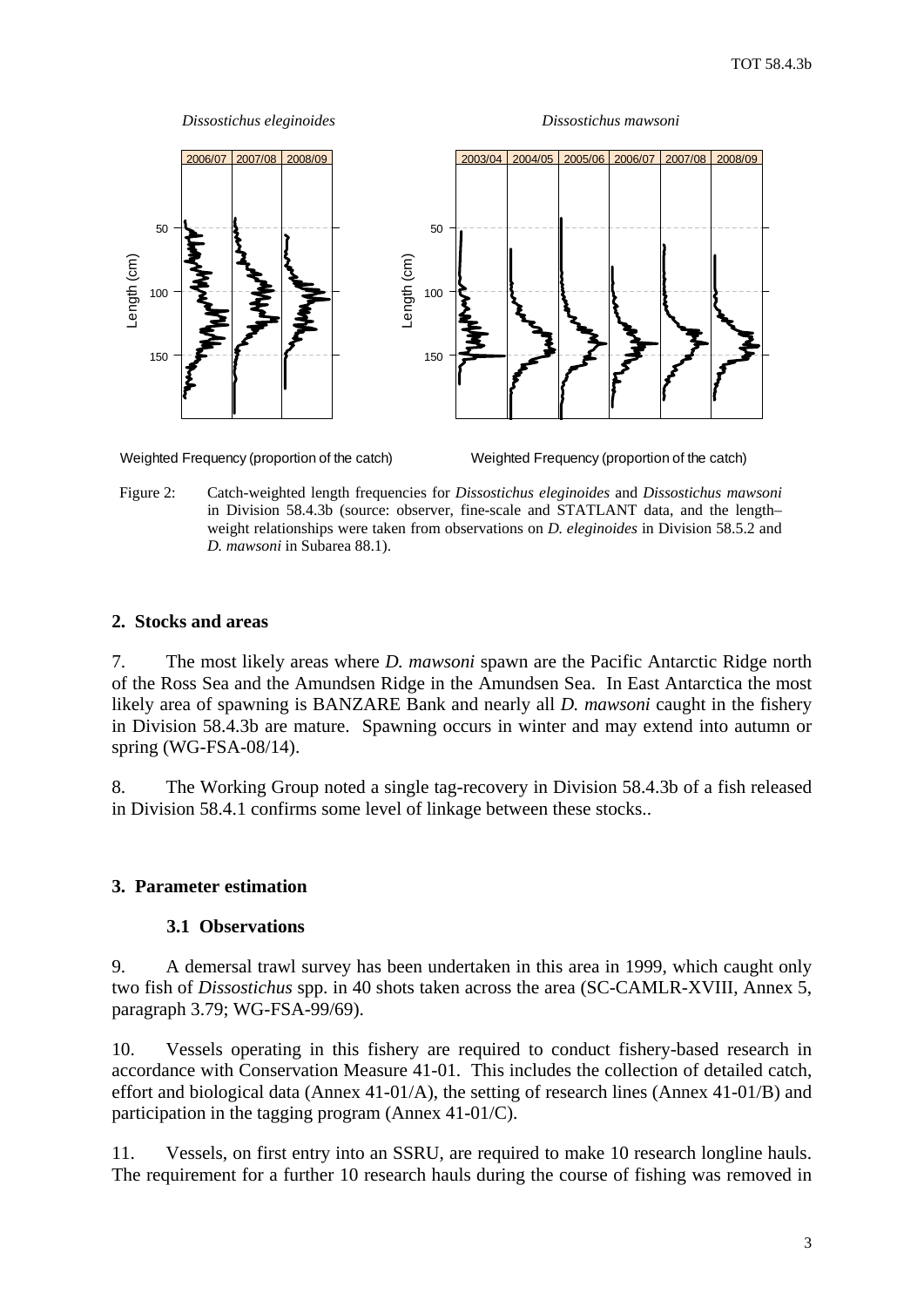2008 and in 2008/09, the starting position of research hauls was allocated by the Secretariat (see CCAMLR-XXVIII/BG/6). The number of research hauls reported in fine-scale data are summarised in Table 2.

12. Vessels are also required to tag and release *Dissostichus* spp. at a rate of three fish per tonne of green weight caught, and a limit of 500 fish tagged per vessel applied until the end of 2006/07. A total of 1 079 *D. mawsoni* and 346 *D. eleginoides* (total 1 468 fish) have been tagged and released and 10 *D. mawsoni* have been recaptured in this division (Table 3).

13. The Working Group noted that tagging rates by vessels in this area have apparently been much lower than tagging rates by the same vessels in other areas in the past, however, all vessels reported tagging rates of three fish per tonne or above in 2008/09. The Working Group also noted that *D. eleginoides* tends to be tagged at a higher rate than *D. mawsoni* on particular vessels, and that some vessels tag small fish in higher proportion than they are represented in the catch (see main text, paragraphs 5.12 to 5.17).

Table 2: Research (R) and commercial (C) longline hauls reported by vessels operating in the exploratory fishery for *Dissostichus* spp. in Division 58.4.3b (source: fine-scale data).

| Season  | <b>Flag State</b>  | Vessel name        | <b>SSRU</b>          | Number of hauls |     |       |
|---------|--------------------|--------------------|----------------------|-----------------|-----|-------|
|         |                    |                    |                      | R               | C   | Total |
| 2003/04 | Australia          | Eldfisk            | -                    | 13              | 6   | 19    |
| 2004/05 | Chile              | Globalpesca II     |                      | 10              | 9   | 19    |
|         | Korea, Republic of | Yeon Seong No. 829 |                      | 10              | 6   | 16    |
|         | Spain              | Arnela             |                      | 30              | 67  | 97    |
|         |                    | Galaecia           |                      | 20              | 8   | 28    |
| 2005/06 | Chile              | Globalpesca I      |                      | 11              |     | 11    |
|         | Spain              | Galaecia           |                      | 21              | 47  | 68    |
|         |                    | Tronio             |                      | 6               | 63  | 69    |
|         | Uruguay            | Paloma V           |                      | 23              | 20  | 43    |
| 2006/07 | Japan              | Shinsei Maru No. 3 |                      | 20              | 128 | 148   |
|         | Namibia            | Antillas Reefer    |                      | 18              | 32  | 50    |
|         | Spain              | Tronio             |                      | 20              | 17  | 37    |
|         | Uruguay            | Paloma V           |                      | 20              | 27  | 47    |
| 2007/08 | Japan              | Shinsei Maru No. 3 | North $60^{\circ}$ S | 20              | 114 | 134   |
|         | Namibia            | Antillas Reefer    | North $60^{\circ}$ S | 20              | 6   | 26    |
|         | Uruguay            | Banzare            | North $60^{\circ}$ S | 10              | 7   | 17    |
| 2008/09 | Japan              | Shinsei Maru No. 3 | A                    | 10              | 18  | 28    |
|         |                    | Shinsei Maru No. 3 | Ε                    | 10              | 8   | 18    |
|         | Uruguay            | <i>Banzare</i>     | D                    | 10              | 16  | 26    |
|         |                    | Banzare            | E                    | 10              | 13  | 23    |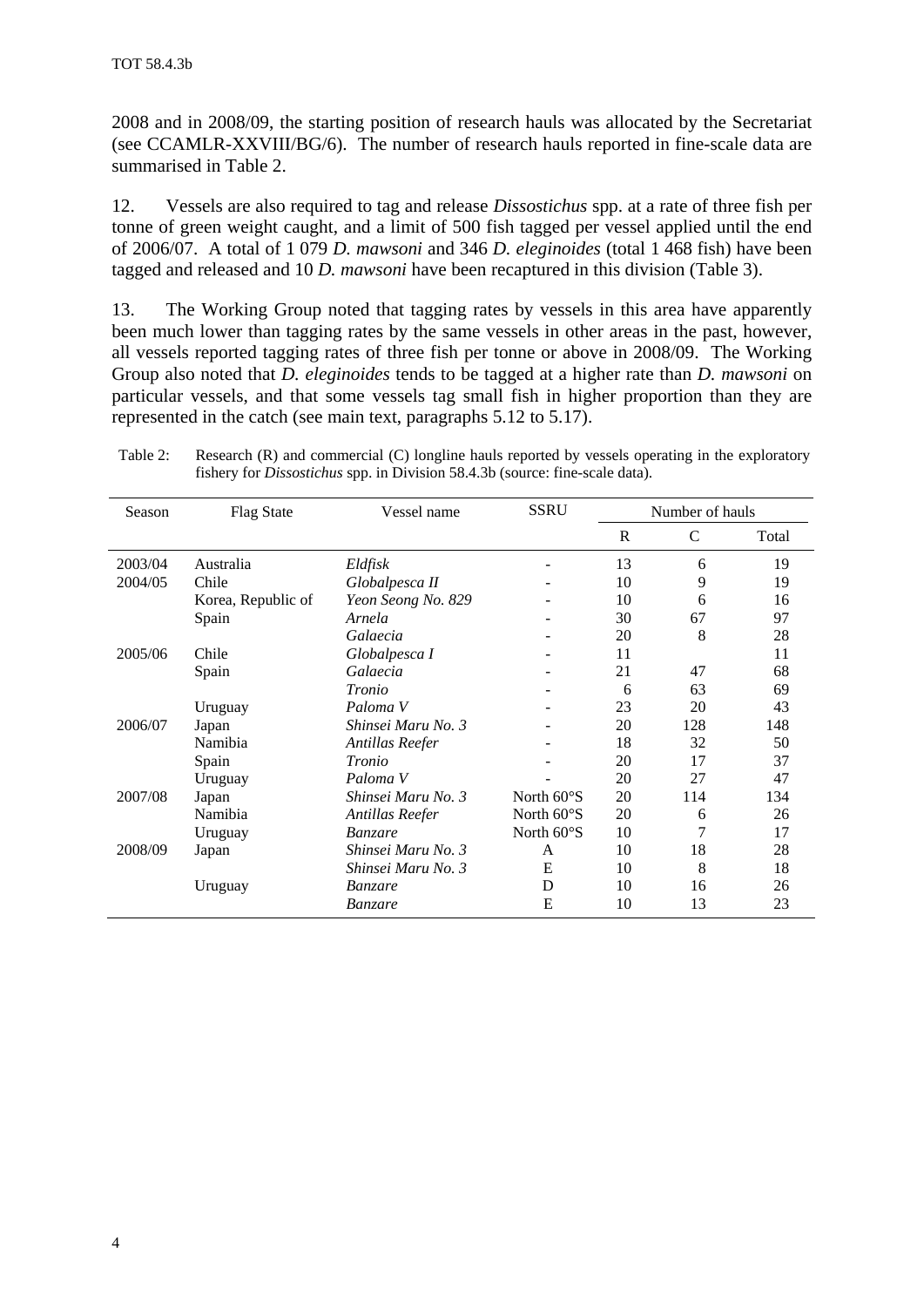Table 3: Number of individuals of *Dissostichus* spp. tagged and released and the tagging rate (fish per tonne of green weight caught) reported by vessels operating in the exploratory fishery for *Dissostichus* spp. in Division 58.4.3b. The number of *D. eleginoides* is indicated in brackets. The total number of tagged fish recaptured to date in Division 58.4.3b is also included. (Source: observer data and catch and effort reports)

| Season                                   | <b>Flag State</b>  | Vessel name                                                | Dissostichus spp. tagged and released |                |  |  |
|------------------------------------------|--------------------|------------------------------------------------------------|---------------------------------------|----------------|--|--|
|                                          |                    |                                                            | Number of fish                        | Tagging rate   |  |  |
| 2003/04                                  | Australia          | Eldfisk                                                    | $\Omega$                              | $\Omega$       |  |  |
| 2004/05                                  | Chile              | Globalpesca II                                             | 13<br>(0)                             | 0.33           |  |  |
|                                          | Korea, Republic of | Yeon Seong No. 829                                         | 1<br>(0)                              | 0.08           |  |  |
|                                          | Spain              | Arnela                                                     | 206<br>(6)                            | 0.93           |  |  |
|                                          |                    | Galaecia                                                   | 11<br>(4)                             | 0.52           |  |  |
| 2005/06                                  | Chile              | Globalpesca I                                              | $\Omega$                              | $\overline{0}$ |  |  |
|                                          | Spain              | Galaecia                                                   | 97<br>(2)                             | 0.66           |  |  |
|                                          |                    | Tronio                                                     | 38<br>(0)                             | 0.23           |  |  |
|                                          | Uruguay            | Paloma V                                                   | 40<br>(2)                             | 0.85           |  |  |
| 2006/07                                  | Japan              | Shinsei Maru No. 3                                         | 112<br>(37)                           | 1.02           |  |  |
|                                          | Namibia            | Antillas Reefer                                            | 49<br>(47)                            | 2.06           |  |  |
|                                          | Spain              | <i>Tronio</i>                                              | 81<br>(0)                             | 1.00           |  |  |
|                                          | Uruguay            | Paloma V                                                   | 47<br>(43)                            | 1.24           |  |  |
| 2007/08                                  | Australia          | Janas                                                      | 15<br>(9)                             | 6.45           |  |  |
|                                          | Japan              | Shinsei Maru No. 3                                         | (120)<br>346                          | 3.19           |  |  |
|                                          | Namibia            | Antillas Reefer                                            | 13<br>(1)                             | 0.61           |  |  |
|                                          | Uruguay            | <b>Banzare</b>                                             | $43*$<br>$(0)*$                       | 4.53           |  |  |
| 2008/09                                  | Japan              | Shinsei Maru No. 3                                         | 126<br>(74)                           | 3.15           |  |  |
|                                          | Uruguay            | Banzare                                                    | 230<br>(1)                            | 3.58           |  |  |
| Total number of fish tagged and released |                    |                                                            | $1468* (346)*$                        |                |  |  |
|                                          |                    | Total number of tagged fish recaptured in Division 58.4.3b | 10<br>(0)                             |                |  |  |

\* Includes 43 *Dissostichus* spp. (species not identified).

### **3.2 Fixed parameter values**

#### 14. None available for this fishery.

### **4. Stock assessment**

15. The catch limits in this fishery were agreed by the Commission based on advice provided by the Scientific Committee. Analysis provided in WG-FSA-07/44, based on finescale catch and effort data, indicates that CPUE data for BANZARE Bank show high levels of heterogeneity in catch and effort, making the production of a standardised CPUE series difficult. The Working Group concluded that the combination of high IUU and legal fishing focusing in small areas was resulting in severe decline in CPUE, indicating unsustainable depletion of toothfish in the main areas where fishing data are available.

16. A random longline survey was carried out in this division by Australia in May 2008 (WG-FSA-08/57). The paper concluded that catch rates of *Dissostichus* spp. were very low, consistent with toothfish being depleted to low densities across the surveyed area. It also noted that only very large *Dissostichus* spp. were present in the area. The precision of the average catch rate was not reported in WG-FSA-08/57 but was further calculated during the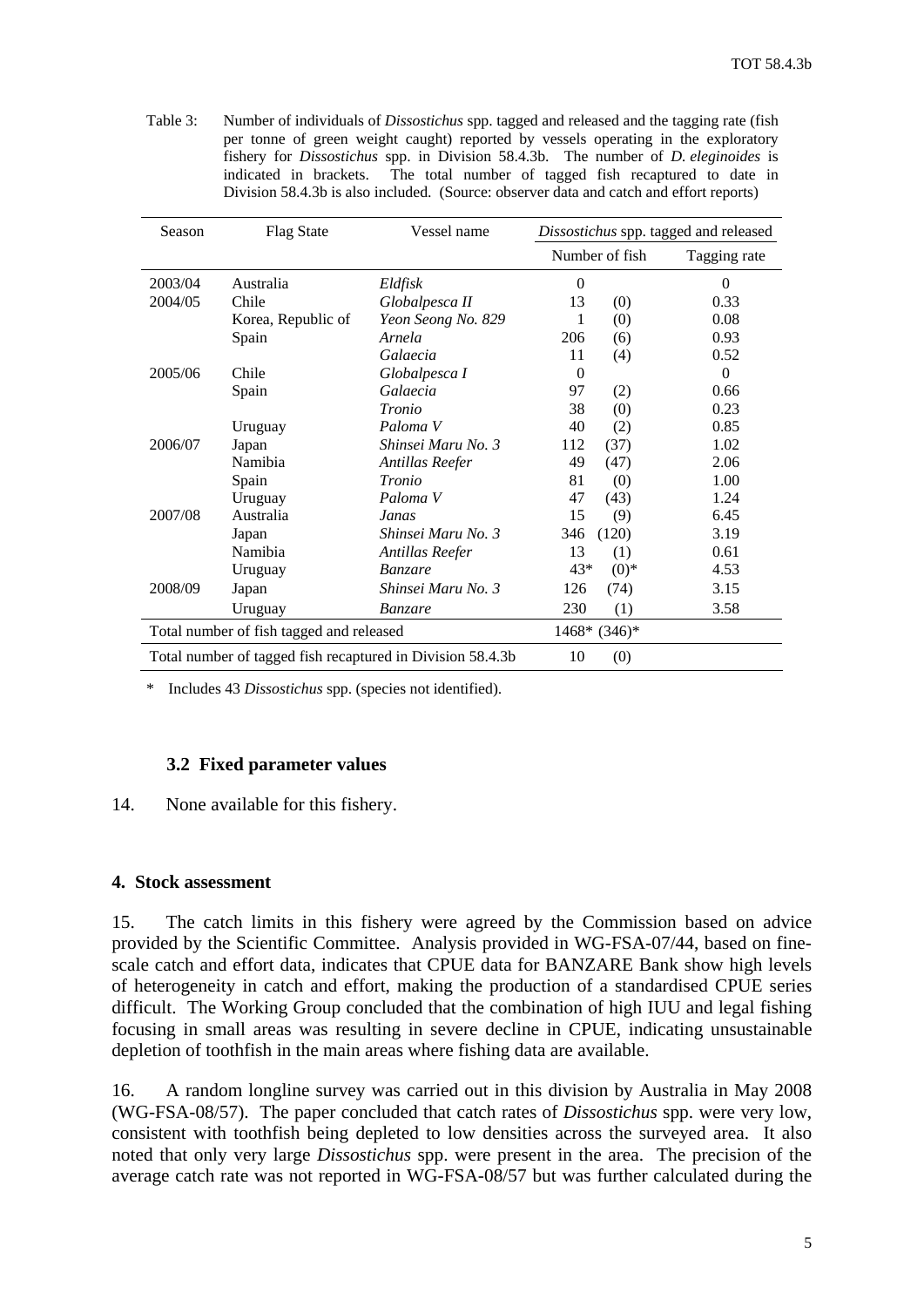2007/08 Working Group meeting using the methods described in Candy (2004) which gave an approximate 95% confidence bound of between 17 and 60 kg/thousand hooks. This indicates that catch rates can be considered small relative to other areas such as Subarea 88.1.

17. The Working Group noted that only two of the three preferred fishing grounds in the area were covered by the random survey. However, the random nature of the survey implies the area was adequately covered. Japan noted it would have liked to see the third preferred fishing grounds surveyed and a larger number of stations sampled to provide a more robust estimate of biomass. The Working Group recommended that WG-SAM should look at how to design longline surveys and, in particular, how to deal with preferred fishing grounds, and how to reconcile datasets from different types of fishing gear.

18. The Working Group considered three possible scenarios for the *D. mawsoni* stock on BANZARE Bank, based on existing knowledge:

- (i) Scenario 1: spawning fish have a high turnover in Division 58.4.3b, moving freely within this division between SSRUs and areas outside each year.
- (ii) Scenario 2: spawning fish move sporadically to Division 58.4.3b, and then remain in the area, moving little across the area between years.
- (iii) Scenario 3: there is large turnover of large fish in Division 58.4.3b, but they represent only a fraction of the spawning stock that sustains the population in East Antarctica.

19. It further noted that due to their proximity, the fish on BANZARE Bank are likely to originate from the coastal areas of Antarctica in the Southern Indian Ocean. The Working Group noted that other plausible scenarios could be envisioned, however, it saw that the three scenarios captured useful alternative hypotheses for this division (Figure 3).

20. The Working Group recalled that it had agreed last year (SC-CAMLR-XXVII, Annex 5, paragraph 5.57) that:

- (i) based on fishing information until 2006/07, the fisheries across BANZARE Bank show that the preferred fishing grounds were depleted in the Southern Area (adopted by WG-FSA-07, resulted in the closure of the Southern Area);
- (ii) based on the survey and fisheries across BANZARE Bank, there are very few fish apart from in the preferred fishing grounds;
- (iii) the fish found in the preferred fishing grounds are large and likely spawning, there are no small fish and fish are male dominated (79%);
- (iv) in the survey, the fish are large and mostly male;
- (v) spawning fish in East Antarctica have only been found on BANZARE Bank (WG-FSA-07/44 and main text, paragraph 5.56).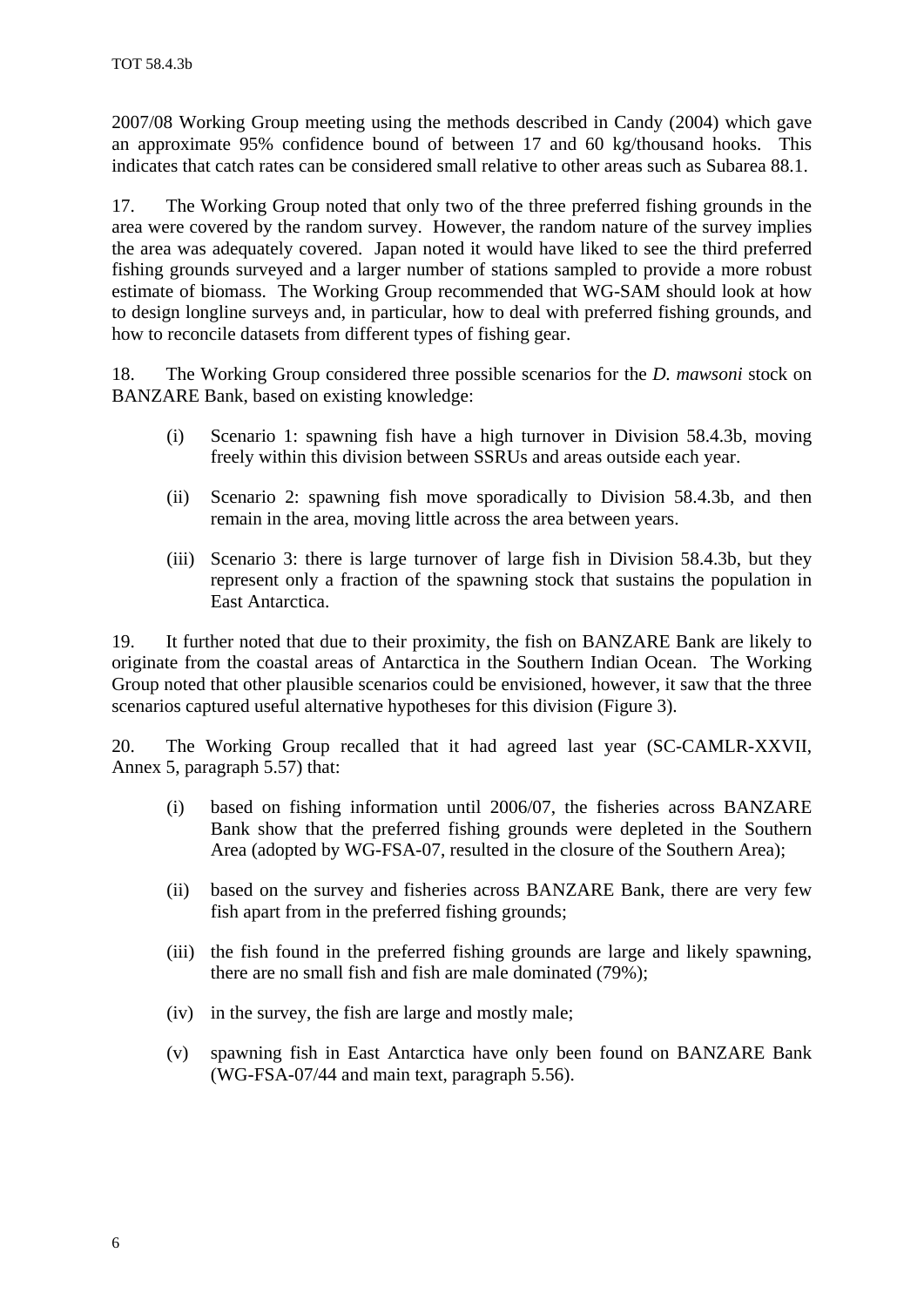



larvae

Scenario 2 – Sporadic movement, Division 58.4.3b main spawning area



Scenario 3 – Regular movement, only large fish move to Division 58.4.3b



Figure 3: Diagram illustrating possible scenarios for the *Dissostichus mawsoni* stock on BANZARE Bank (Division 58.4.3b). Solid arrows indicate regular movements of fish, dashed arrows indicate sporadic movement of fish.

21. The Working Group then considered the data and analyses on CPUE, size distribution and tagging data from Division 58.4.3b. The Working Group agreed that CPUE data indicated that:

- (i) depletion had occurred during fishing in Patch B in 2007/08 and Patch C in the 2008/09 season, but the results of the depletion analysis were ambiguous for Patch A and for Box C (see Figure 4 for location of grounds and patches);
- (ii) unstandardised CPUE for the whole of Division 58.4.3b has increased between 2003/04 and 2008/09 (Figure 5);
- (iii) CPUE is affected by factors such as gear and bait type, vessel, season depth fished, species and area fished and these have serious consequences for interpreting unstandardised CPUE (SC-CAMLR-X, Annex 6, paragraphs 7.107 to 7.121, SC-CAMLR-XI, Annex 5, paragraphs 6.143 to 6.166).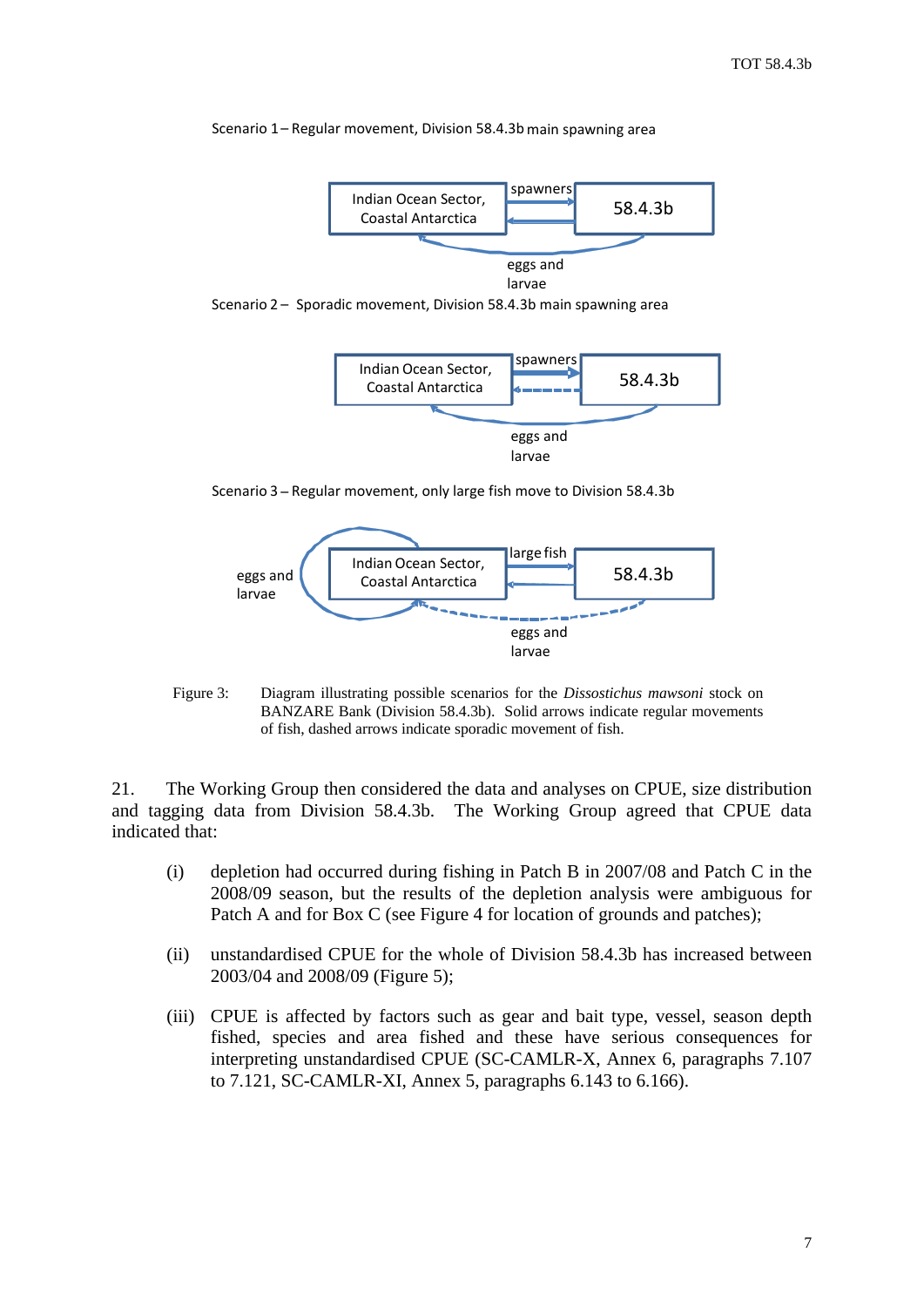

Figure 4: Bubbleplot showing total toothfish removals (kg) proportional to symbol size for individual longlines fished in BANZARE Bank, showing different panels for season and depth fished. Colour on a red-blue gradient represents Patagonian toothfish catch as a proportion of total catch (i.e. blue – *Dissostichus eleginoides*, red – *Dissostichus mawsoni*). Also shown are Grounds A–C defined in McKinlay et al. (2008) and Patches A–C defined in WG-FSA-09/44, and the seasons in which they were analysed.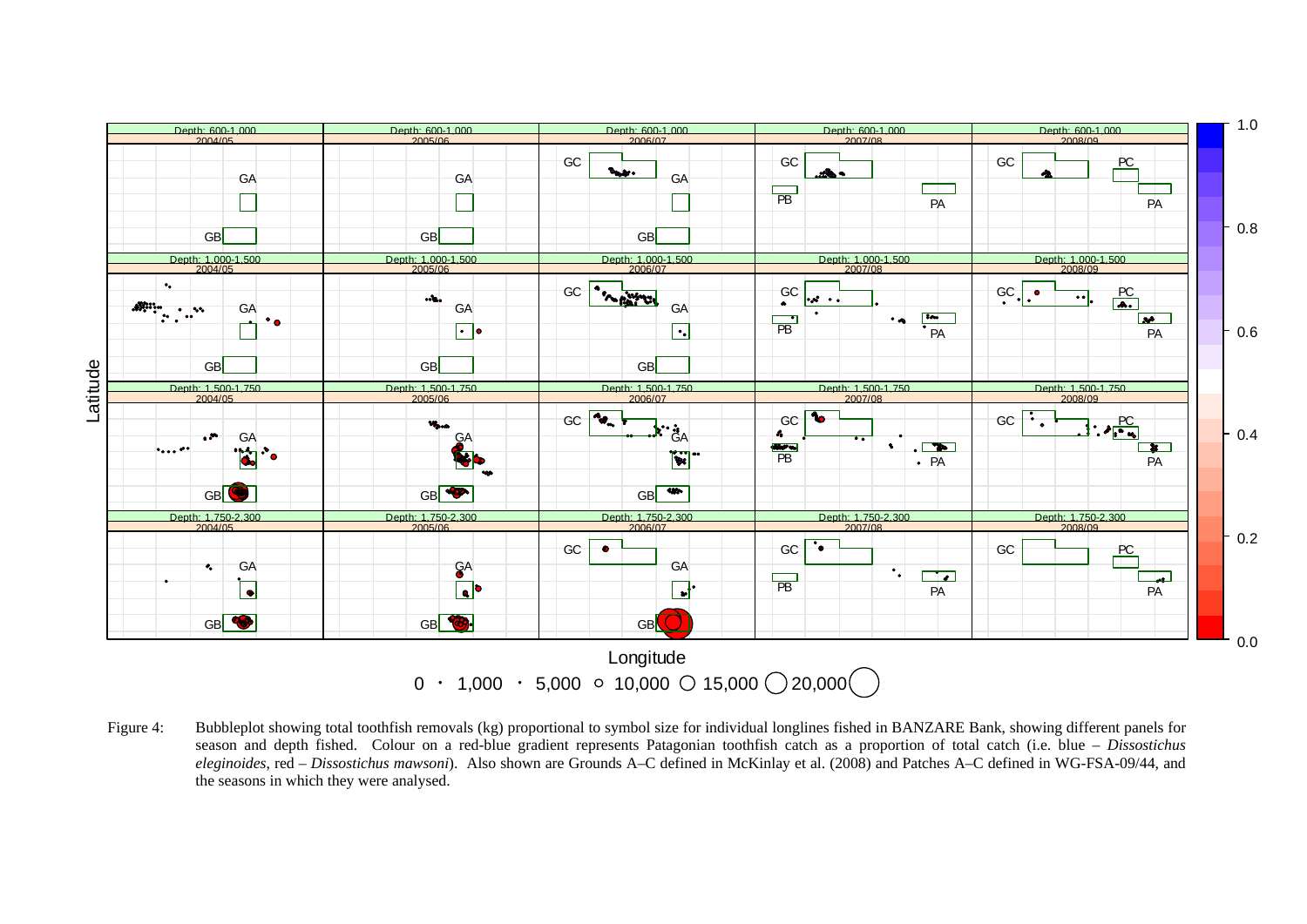

Figure 5: Unstandardised CPUE (kg/thousand hooks) of *Dissostichus* spp. in the exploratory longline fishery in Division 58.4.3b (source: fine-scale catch and effort data). Error bars: 95% confidence limits.

- 22. The Working Group also agreed that tagging data indicated that:
	- (i) of 10 tags recaptured in Division 58.4.3b, nine were released in Division 58.4.3b and one was released in Division 58.4.1 (Figure 6);
	- (ii) large movements of fish have been observed for fish at liberty for two years or more, and tend to be from the east to the west in coastal Antarctica, or from the coast to BANZARE Bank;
	- (iii) stocks of *D. mawsoni* are likely to be distinct at the scale of ocean basins (see also citation of Smith and Gaffney, 2005).

23. The Working Group further agreed that size distribution data and maturity data indicated that:

- (i) there is no evidence of recruitment of small (<60 cm) *D. mawsoni* in Divisions 58.4.1, 58.4.2 and 58.4.3b (Figure 7);
- (ii) *D. mawsoni* are likely to move throughout Divisions 58.4.1, 58.4.2 and 58.4.3b;
- (iii) smaller fish are found in the western area of Division 58.4.2 and in waters shallower than 1 000 m, and larger fish deeper than 1 000 m.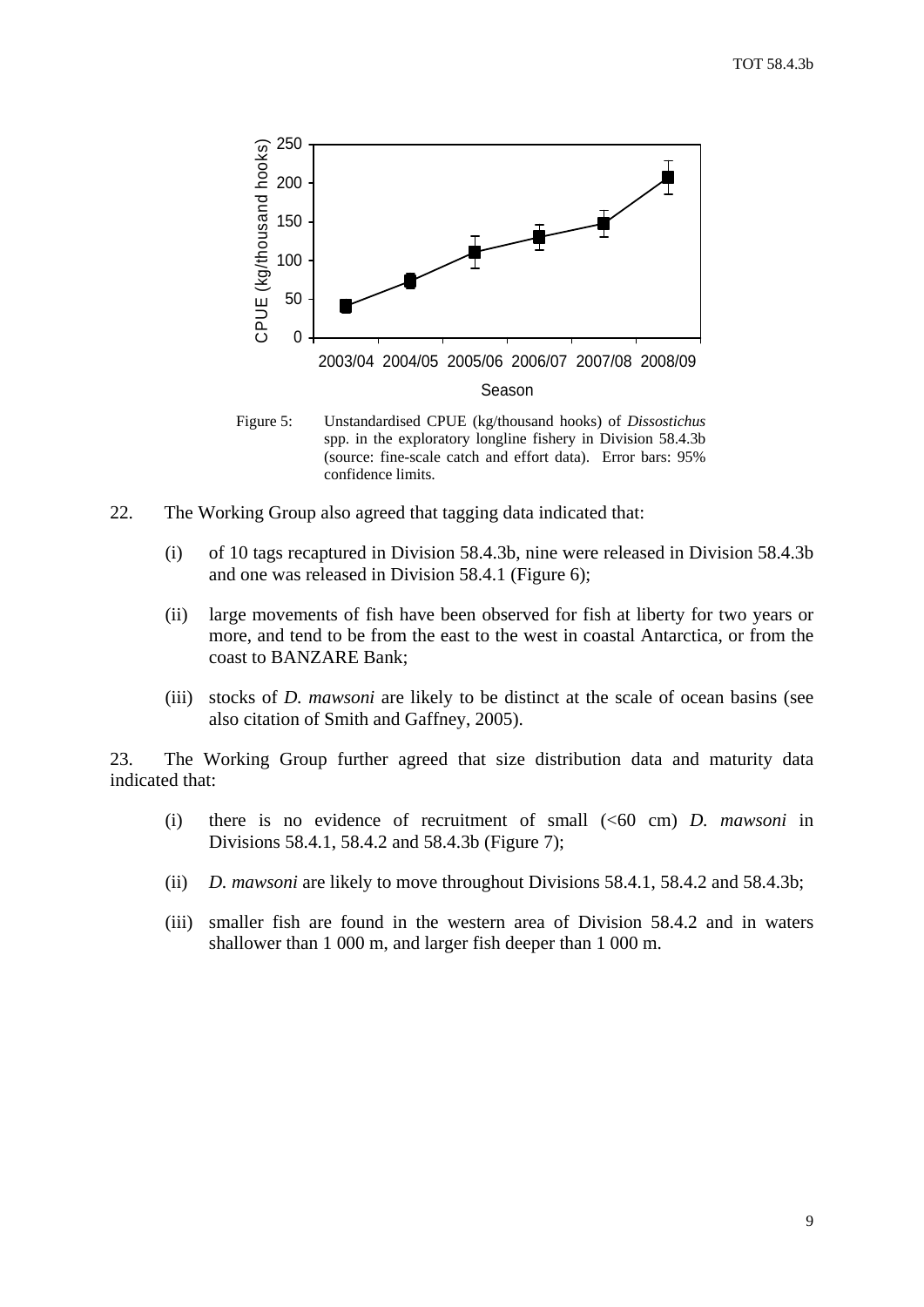

Figure 6: Plot of tag recaptures in Divisions 58.4.1, 58.4.2 and 58.4.3b recorded between 2003/04 and 2008/09. 'T' indicates the release location and 'R' indicates the recapture location.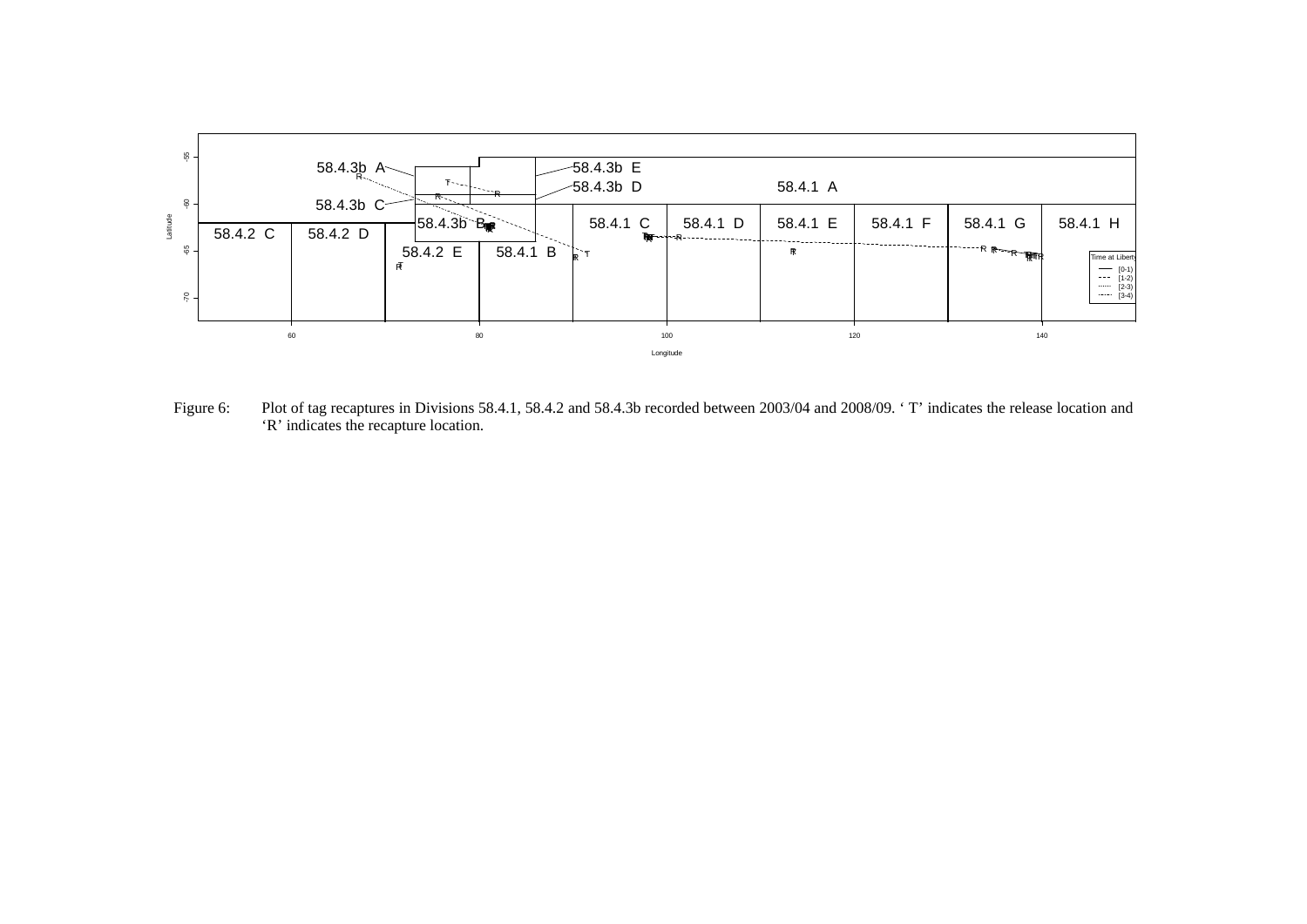

Figure 7: Plot of median lengths for longlines sampled in Divisions 58.4.1, 58.4.2 and 58.4.3b between 2003/04 and 2008/09, aggregated into 0.5° latitiude x 0.5° longitude boxes. The upper panel shows data for fishing in depths shallower than 1 000 m, the lower panel for fishing in depths deeper than 1 000 m. Note darker squares indicate smaller median length; lighter squares indicate larger median length.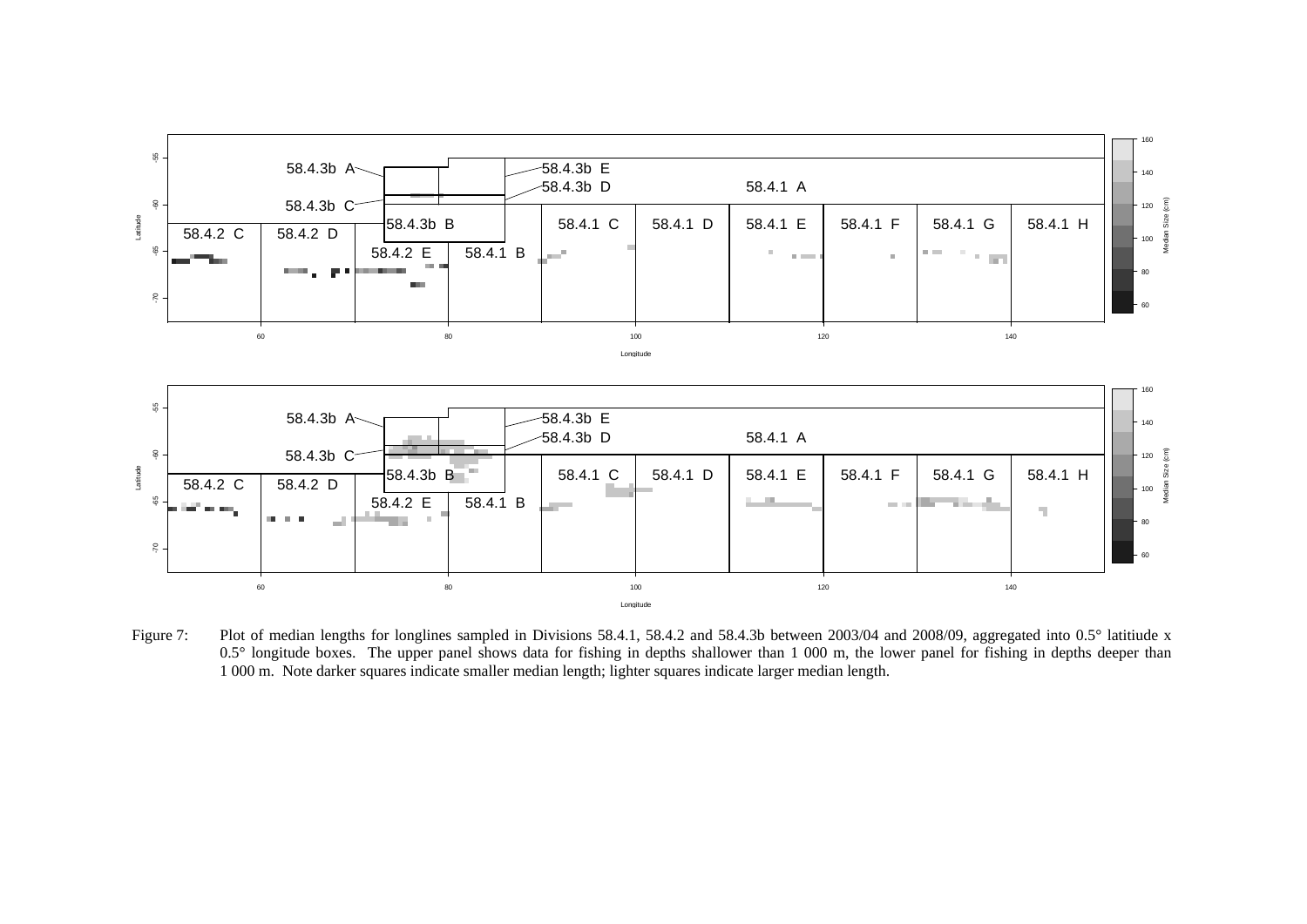<span id="page-13-0"></span>24. The Working Group noted that the observed size distribution and location of tag recaptures of *D. mawsoni* from Subarea 58.4 suggested a life history pattern that was analogous to that proposed for *D. mawsoni* in the Ross Sea by Hanchet et al. (2008). Hence the size distribution of *D. mawsoni* on BANZARE Bank would be expected to be similar to that in the north of the Ross Sea (Figure 8).



Figure 8: Scaled length frequency of male and female *Dissostichus mawsoni* in the north fishery of the Ross Sea (WG-FSA-09/36), for the years 2006–2009.

25. The Working Group noted that the development of this hypothetical lifecycle for the Ross Sea had been useful in understanding population dynamics in this region. The Working Group encouraged Members to develop a similar detailed review of data to develop a hypothetical lifecycle for *D. mawsoni* in the Indian Ocean sector of the Convention Area for Subarea 58.4, including consideration of oceanographic features in the area.

26. The Working Group noted that analysis of otoliths would assist in understanding population dynamics of *D. mawsoni* in this area.

### **5. By-catch of fish and invertebrates**

#### **5.1 By-catch removals**

27. Catches of by-catch species groups (macrourids, rajids and other species) reported in fine-scale data, their respective catch limits, and number of rajids cut from lines and released alive are summarised in Table 4. The by-catch in this fishery consists predominantly of macrourids (up to 17 tonnes per season). Catches of rajids have reached 6 tonnes per season.

28 Analyses of catch rates of macrourids and rajiformes presented in WG-FSA-07/44 indicate that they are highly variable. Attempts to analyse the population characteristics of the main by-catch groups were impossible due to a lack of reporting of biological data by observers from vessels that caught substantial amounts of by-catch (Table 5).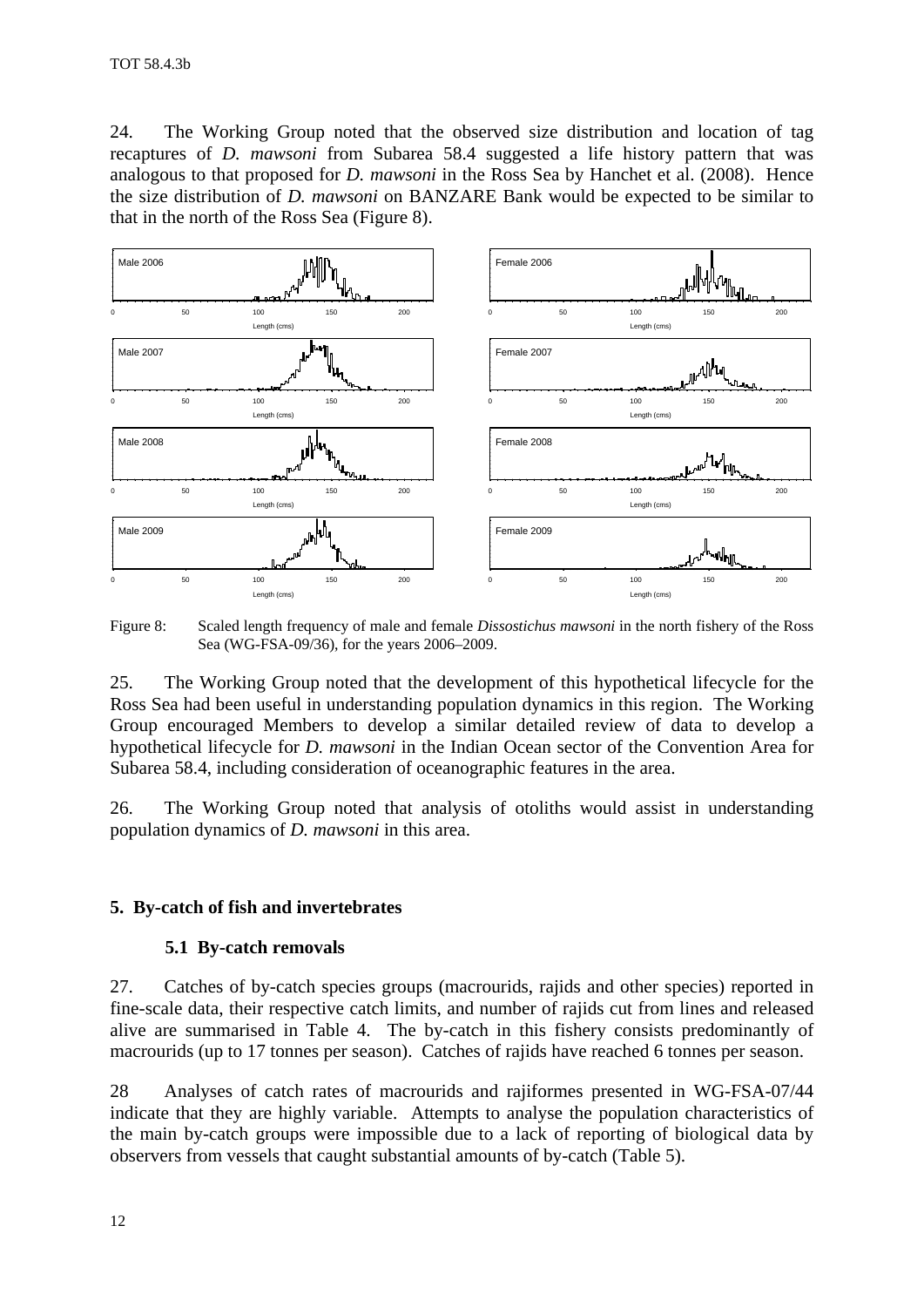| <b>Season</b> |                            | <b>Macrourids</b>             |                            | Rajids                        |                    |                            | Other species                 |
|---------------|----------------------------|-------------------------------|----------------------------|-------------------------------|--------------------|----------------------------|-------------------------------|
|               | Catch<br>limit<br>(tonnes) | Reported<br>catch<br>(tonnes) | Catch<br>limit<br>(tonnes) | Reported<br>catch<br>(tonnes) | Number<br>released | Catch<br>limit<br>(tonnes) | Reported<br>catch<br>(tonnes) |
| 2003/04       | 159                        | 0                             | 50                         | $\Omega$                      |                    | 20                         | $\Omega$                      |
| 2004/05       | 159                        |                               | 50                         | 6                             |                    | 20                         | $\theta$                      |
| 2005/06       | 159                        | 8                             | 50                         |                               |                    | 20                         | $\theta$                      |
| 2006/07       | 159                        | 17                            | 50                         | 3                             | 1267               | 20                         |                               |
| 2007/08       | 80                         |                               | 50                         |                               | 157                | 20                         |                               |

2008/09 80 4 50 1 102 80 0

<span id="page-14-0"></span>Table 4: Catch history for by-catch species (macrourids, rajids and other species), catch limits and number of rajids released alive in Division 58.4.3b. Catch limits are for the whole fishery (see Conservation Measure 33-03 for details). (Source: fine-scale data)

Table 5: By-catch reported in C2 data from BANZARE Bank (Division 58.4.3b) showing total weight (kg) of by-catch species by Flag State and vessel for seasons 2003/04–2006/07. Shaded cells show instances where catch of a species/group was reported in the C2 dataset, but no biological data was reported in the observer data. AUS – Australia; CHL – Chile; ESP – Spain; JPN – Japan; KOR – Republic of Korea; NAM – Namibia; URY – Uruguay.

|                                | <b>Flag State</b> |    |            |                |                |                |                          | Total      |                          |                          |         |
|--------------------------------|-------------------|----|------------|----------------|----------------|----------------|--------------------------|------------|--------------------------|--------------------------|---------|
|                                | <b>AUS</b>        |    | <b>CHL</b> |                | <b>ESP</b>     |                | <b>JPN</b>               | <b>KOR</b> | <b>NAM</b>               | <b>URY</b>               |         |
| Vessel number:                 |                   |    | 2          |                | 2              | 3              |                          |            |                          |                          |         |
| By-catch species               |                   |    |            |                |                |                |                          |            |                          |                          |         |
| Antimora rostrata (ANT)        |                   |    | 14         | 13             | 120            | 75             | 519                      | 4          | 10                       | 38                       | 793     |
| Bathyraja mccaini (BAM)        |                   |    |            |                |                |                |                          | 810        |                          |                          | 810     |
| Bathyraja spp. (BHY)           |                   |    |            |                |                |                |                          |            |                          | 1 3 9 5                  | 1 3 9 5 |
| <i>Macrourus spp.</i> (GRV)    | 131               | 40 | 478        | 1955           | 5 3 3 7        | 4139           | $\overline{\phantom{a}}$ | 663        | $\overline{\phantom{a}}$ | 10 3 8 4                 | 23 1 26 |
| Somniosus microcephalus (GSK)  |                   |    |            |                | 300            |                |                          |            |                          |                          | 300     |
| Channichthyidae (ICX)          |                   |    |            | $\overline{c}$ |                |                |                          |            | $\overline{4}$           |                          | 6       |
| Invertebrata (INV)             |                   | 7  |            |                |                |                |                          |            |                          | 10                       | 17      |
| Lithodes spp. (KCX)            |                   |    |            |                |                | 20             | 13                       |            |                          |                          | 33      |
| Lithodidae (KCZ)               |                   |    |            |                |                |                |                          |            |                          | 13                       | 13      |
| Lampris immaculatus (LAI)      |                   |    | 15         |                |                |                |                          |            |                          |                          | 15      |
| <i>Muraenolepis</i> spp. (MRL) |                   |    |            |                | $\overline{4}$ | $\overline{c}$ | 67                       |            |                          |                          | 73      |
| Notothenia squamifrons (NOS)   |                   |    |            |                |                |                | 234                      |            | 17                       | $\overline{a}$           | 251     |
| Octopodidae (OCT)              |                   |    |            |                |                |                |                          |            |                          |                          |         |
| Rajiformes (RAJ)               |                   | 42 |            |                |                |                |                          |            |                          |                          | 42      |
| Salilota australis (SAO)       |                   |    |            |                |                |                |                          |            |                          | 35                       | 35      |
| Raja Georgiana (SRR)           |                   |    |            |                | 4 3 2 8        | 1              |                          |            |                          |                          | 4 3 2 8 |
| Raja spp. (SRX)                | 114               |    | 365        | 533            |                | 319            |                          |            | 1452                     | 354                      | 3 1 3 7 |
| Macrourus whitsoni (WGR)       |                   |    |            |                |                |                | 7764                     |            | 671                      | $\overline{\phantom{a}}$ | 8435    |

## **5.2 Assessment of impacts on affected populations**

29. The current by-catch limit for *Macrourus* spp. was estimated in 2003 using the precautionary approach adopted for krill (SC-CAMLR-XXII, Annex 5, paragraphs 5.250 to 5.252; van Wijk et al., 2003), where the estimate of  $B_0$  was taken from the trawl survey in 1999 (van Wijk et al., 2000).

30. *Macrourus* spp*.* and *Raja taaf* were very common by-catch species during the survey conducted in May 2008, summarised in WG-FSA-08/57, indicating that previous by-catch records of rajids from the Northern Area of the division are likely to be *R. taaf*. The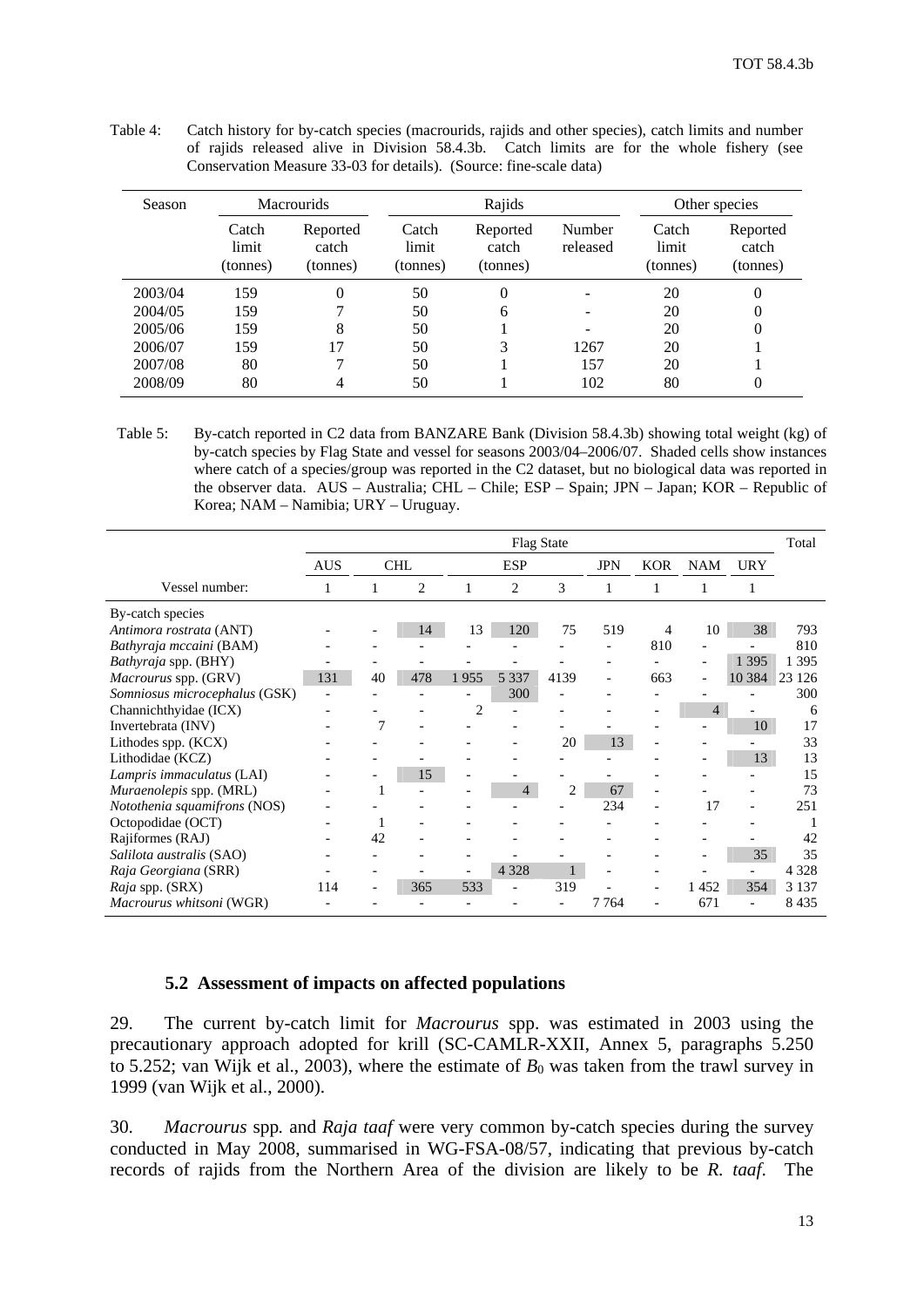<span id="page-15-0"></span>sex-specific size-at-maturity of *R. taaf* was estimated based on individuals caught in the survey, indicating that both males and females have a median size-at-maturity of 755 and 795 mm respectively (total length). The majority of the catch ranged between 400 and 900 mm, indicating that juvenile females may be more vulnerable to longline gear.

#### **5.3 Identification of levels of risk**

31. None available for this fishery.

#### **5.4 Mitigation measures**

32. In 2008, the Commission agreed that during the Year-of-the-Skate (CCAMLR-XXVII, paragraph 4.55):

- (i) all skates should be brought on board or alongside the hauler to be correctly identified, scanned for tags and for their condition to be assessed;
- (ii) all skates that are likely to survive if released (condition 3 or 4) should be released by cutting the snood as close to the hook as possible or cutting the snood and removing the hook from the skate, providing this does not further injure the skate;
- (iii) all skates which are dead or with life-threatening injuries (condition 1 or 2 in the logbook) should be retained by the vessels;
- (iv) skates released alive should be doubled-tagged (i.e. two tags per skate) at a rate of one skate in every five skates caught in exploratory fisheries, up to a maximum of 500 skates per vessel;
- (v) tagged skates should be identified to species, measured before they are released and that, where possible, tagging experiments be undertaken to compare different tag types and estimate tag-shedding rates;
- (vi) the tagging program will be coordinated by the Secretariat, which will be the repository for skate tagging kits;
- (vii) when skates are caught on a line, they should be randomly sampled by observers at a rate of three skates per thousand hooks for the purpose of collecting biological measurements;
- (viii) skates should not be sacrificed for biological sampling, and female maturity stage should only be recorded if the skate is dead or has sustained lifethreatening injuries (conditions 1 and 2);
- (ix) all live skates which are part of the biological sampling, which have not sustained life-threatening injuries, should be handled with care and released after biological information has been recorded, if they are still suitable for release (i.e. still in condition 3 or 4).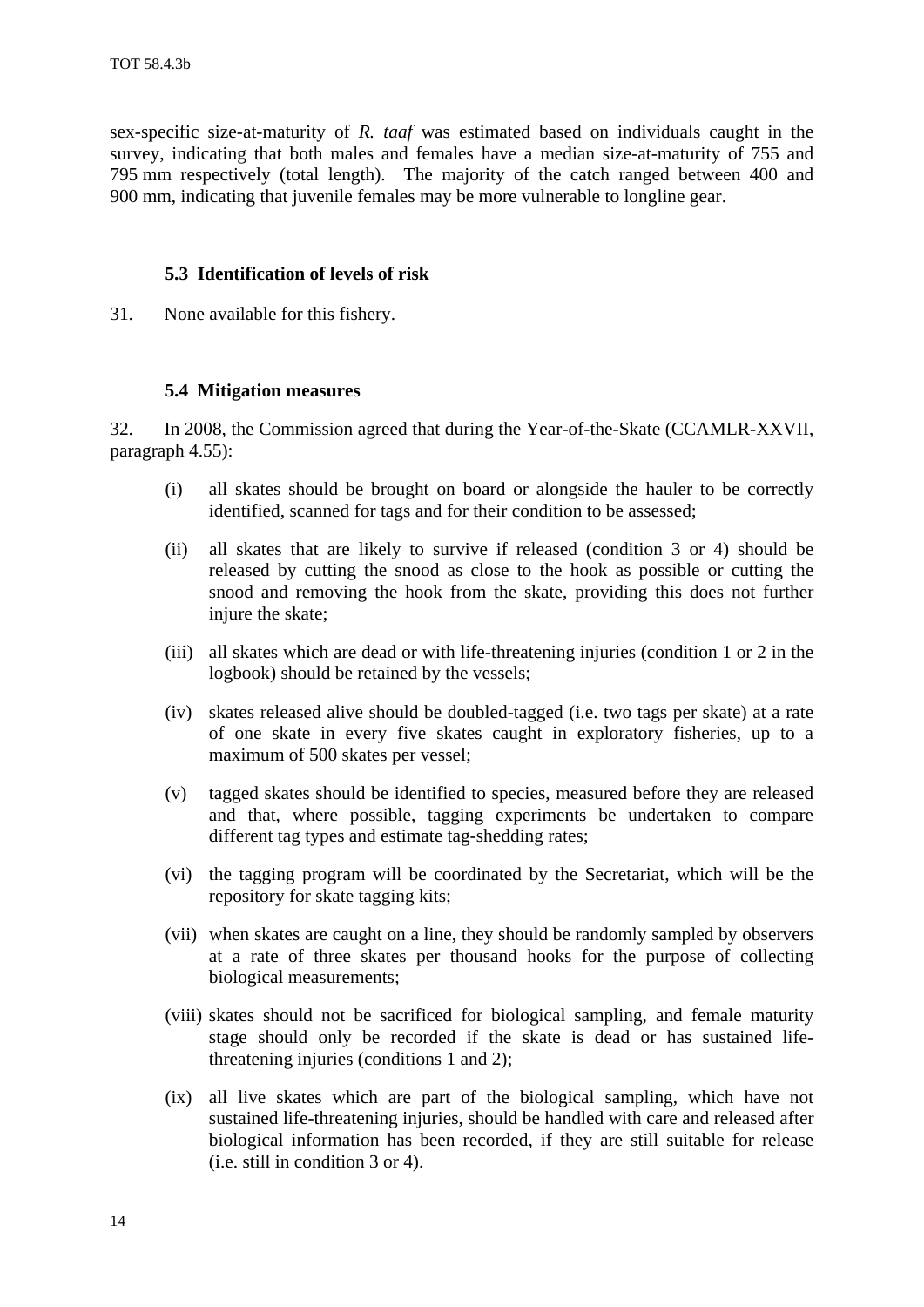### <span id="page-16-0"></span>**6. By-catch of birds and mammals**

#### **6.1 By-catch removals**

33. There have been no observed seabird mortalities in the past three seasons in Division 58.4.3b (Table 6).

Table 6: Seabird by-catch limit, observed mortality rate and total estimated mortality of seabird by-catch in Division 58.4.3b (from SC-CAMLR-XXVIII, Annex 7, Table 4).

| Season  | By-catch limit<br>(number of birds) | Mortality rate<br>(birds/thousand hooks) | Total estimated mortality<br>(number of birds) |
|---------|-------------------------------------|------------------------------------------|------------------------------------------------|
| 2003/04 | $3*$                                |                                          |                                                |
| 2004/05 | $3*$                                |                                          |                                                |
| 2005/06 | $3*$                                | 0.0002                                   |                                                |
| 2006/07 | $3*$                                |                                          |                                                |
| 2007/08 | $3*$                                |                                          |                                                |
| 2008/09 | $3*$                                |                                          |                                                |

\* Per vessel during daytime setting.

34. No marine mammal interactions or mortalities were observed in 2008/09.

35. WG-IMAF assessed the risk level of seabirds in this fishery in Division 58.4.3b as category 3 (average) (SC-CAMLR-XXVIII, Annex 7, Table 14 and Figure 2).

# **6.2 Mitigation measures**

36. Conservation Measure 25-02 applies to this fishery and in recent years has been linked to an exemption for night setting in Conservation Measure 24-02 and subject to a seabird by-catch limit. Offal and other discharges are regulated under Conservation Measure 26-01.

### **7. Ecosystem implications/effects**

37. No evaluation available for this fishery.

#### **8. Harvest controls and management advice**

#### **8.1 Conservation measures**

38. The limits on the exploratory fishery for *Dissostichus* spp. in Division 58.4.3b are defined in Conservation Measure 41-07. The limits in force and the Working Group's advice to the Scientific Committee for the forthcoming season are summarised in Table 7.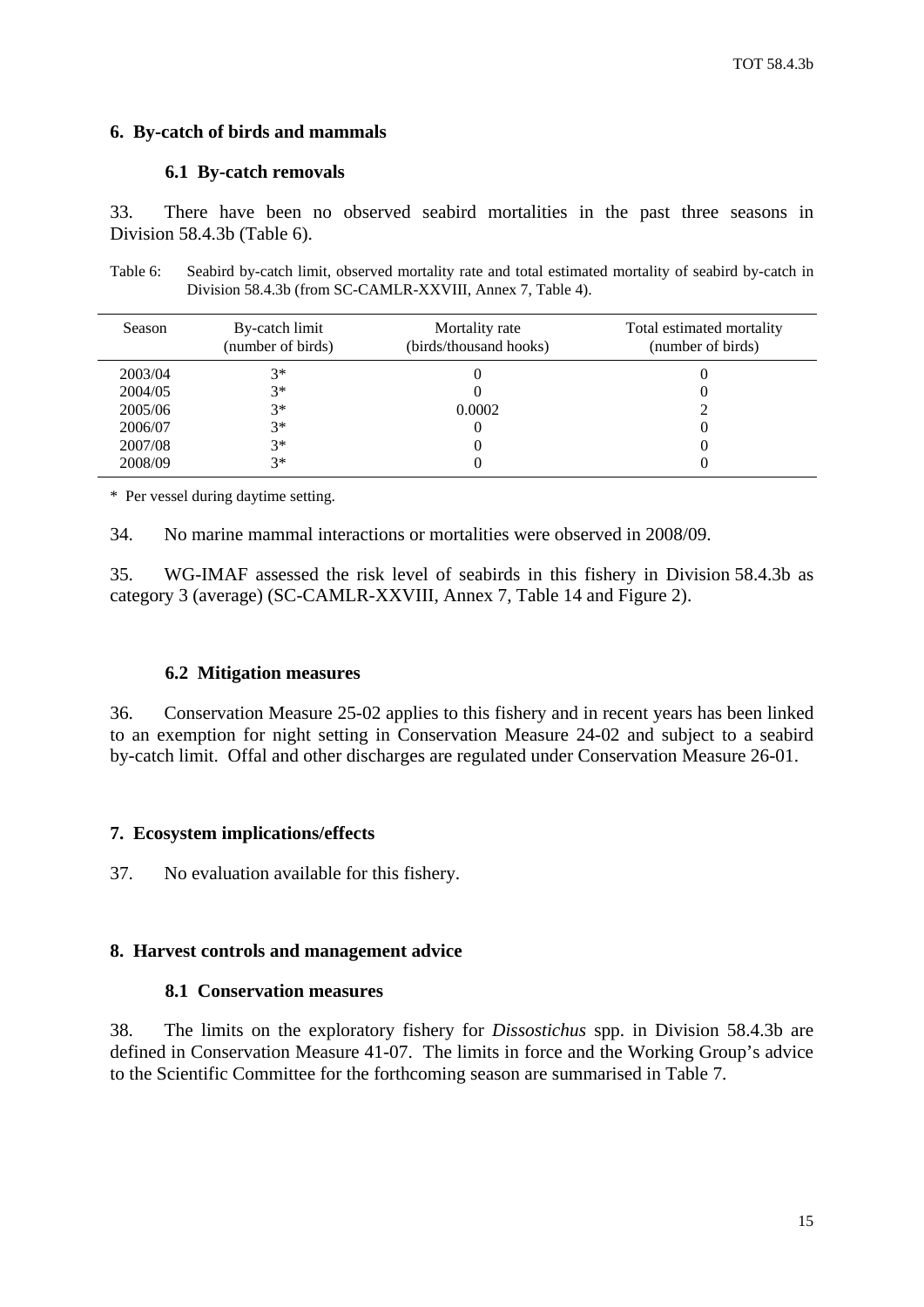| Element                     | Limit in force                                                                                                                                                                                                                                            | Advice for 2009/10                              |
|-----------------------------|-----------------------------------------------------------------------------------------------------------------------------------------------------------------------------------------------------------------------------------------------------------|-------------------------------------------------|
| Access                      | No more than one vessel per country at any one time.                                                                                                                                                                                                      | Carry forward                                   |
| Catch limit                 | Precautionary catch limit for <i>Dissostichus</i> spp. was 120 tonnes<br>outside areas of national jurisdiction, and catch limits for each<br>SSRU was as follows: $A - 30$ tonnes; $B - 0$ tonnes; $C - 30$ tonnes;<br>$D - 30$ tonnes; $E - 30$ tonnes. | review                                          |
| Season                      | 1 May to 31 August, with fishing permitted outside the prescribed<br>season provided that each vessel demonstrated its capacity to<br>comply with the requirements for longline weighting outlined in<br>Conservation Measure 24-02.                      | Same period and<br>conditions                   |
| By-catch                    | Regulated by CM 33-03.                                                                                                                                                                                                                                    | Carry forward                                   |
| Mitigation                  | In accordance with CM 25-02, except paragraph 5 if requirements<br>of $CM$ 24-02 are met.                                                                                                                                                                 | Carry forward                                   |
|                             | Limit of three (3) seabirds per vessel fishing outside the prescribed<br>season.                                                                                                                                                                          | Carry forward                                   |
| <b>Observers</b>            | At least one scientific observer appointed in accordance with the<br>CCAMLR Scheme of International Scientific Observation.                                                                                                                               | Carry forward                                   |
| Data                        | Five-day catch and effort reporting<br>Haul-by-haul catch and effort data<br>Biological data reported by the CCAMLR scientific observer.                                                                                                                  | Carry forward<br>Carry forward<br>Carry forward |
| Research                    | Fishery-based research in accordance with CM 41-01, including<br>the collection of detailed catch, effort and biological data<br>(Annex 41-01/A), setting of research hauls (Annex 41-01/B)<br>and tagging (Annex $41-01/C$ ).                            | Carry forward                                   |
|                             | Toothfish tagged at a rate of at least three fish per tonne green<br>weight caught.                                                                                                                                                                       | Carry forward                                   |
|                             | Skates tagged at a rate of at least one skate per five skates caught,<br>up to a maximum of 500 skates per vessel.                                                                                                                                        | Carry forward                                   |
| Environmental<br>protection | Regulated by CMs 26-01, 22-06 and 22-07.<br>Fishing prohibited in depths shallower than 550 m.                                                                                                                                                            | Carry forward                                   |

<span id="page-17-0"></span>Table 7: Limits on the exploratory fishery for *Dissostichus* spp. in Division 58.4.3b in 2008/09 (Conservation Measure 41-07) and advice to the Scientific Committee for 2009/10.

### **8.2 Management advice**

39. In 2006 the Scientific Committee noted several features of exploratory *Dissostichus* spp. fisheries in the southern Indian Ocean (Subarea 58.4) which gave cause for concern as to the status of the resource in this area, and the lack of a scientific basis for setting catch limits (SC-CAMLR-XXV, paragraphs 4.184 to 4.192). In its management advice for this and other exploratory fisheries, the Scientific Committee requested urgent consideration by Members of methods for collecting data and of assessing these stocks. The Working Group recalled that the five-day catch and effort reporting system used in this fishery is not well suited to the monitoring of catch limits below 100 tonnes, and recommend that the Scientific Committee consider this matter further (main text, paragraphs 3.14 and 3.15).

40. The Working Group requested submissions by Members on stock structure, biological parameters (e.g. growth, length–weight relationship, maturity), recruitment and methods for assessment of these stocks.